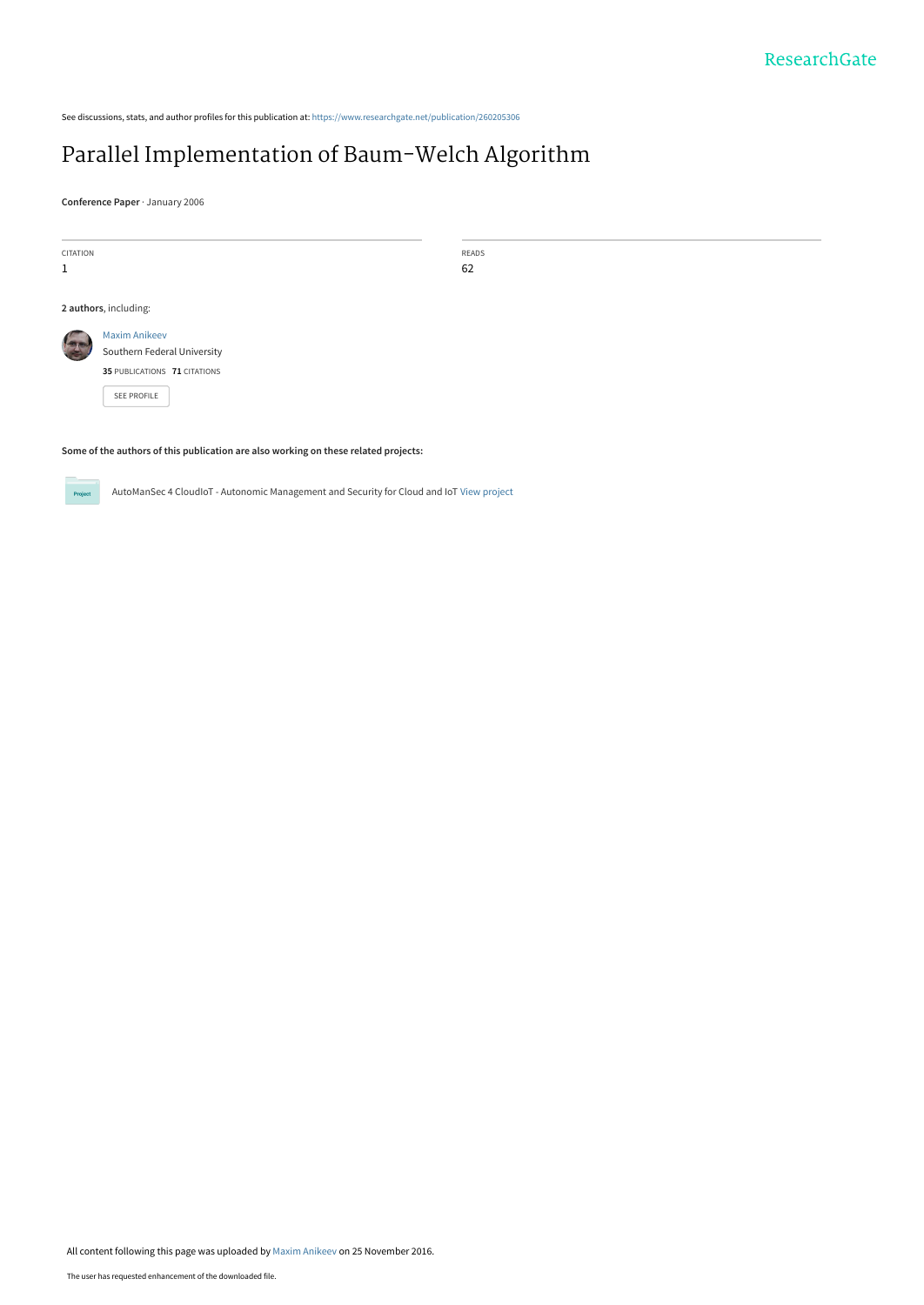# **Parallel Implementation of Baum-Welch Algorithm**

M.V. Anikeev, O.B. Makarevich Department of Information Security Taganrog State University of Radio Engineering Taganrog, Russia e-mail: anikeev@users.tsure.ru, mak@tsure.ru

# **Abstract<sup>1</sup>**

Besides the fact that hidden Markov models (HMMs) became a state-of-the-art technique for speech recognition applications, they find major use in other areas as well. Some problems require huge training sets for fitting HMMs to experimental data, which leads to increased complexity of training algorithms. We propose a simple strategy of organizing parallel HMM training, which can be effectively implemented using inexpensive network clusters.

# **1. Introduction**

Hidden Markov models (HMMs) find major application in a variety of areas, which demand powerful pattern recognition techniques. These areas include speech processing and recognition [1, 2], communications [3], control [4, 5], image and character recognition [6, 7], and genetics [8]. HMMs are favoured due to their ability to describe many real-world processes, which do not strictly conform to the standard Markov assumption. At the same time, HMMs are not much more complex, than regular discrete Markov chains.

In recent years some attempts have been made to apply HMMs to various computer security problems [9, 10, 11, 12]. C. Warrender et al. [12] proposed the idea to use HMMs as normal behaviour profiles for security-critical processes. Such profiles are used to discover behaviour deviations of system processes, which are often caused by intrusion attempts. Unlike classic HMM applications, this approach demands much more training data to be collected to build adequate behaviour profiles. Programs behaviour often tends to be extremely diverse, thus in order to build a comprehensive profile one must observe program execution for a long time in different modes, and collect a lot of relevant data.

The authors of [12] applied a set of techniques to the detection of anomalies in traces of system calls. They compared HMMs with several other methods of data analysis, and found out that HMMs can usually provide slightly better detection/false positives rate, than the others. At the same time, all the algorithms related to the HMM (especially training algorithms) are much more computationally complex than their competitors. It took several months for authors to train all the HMMs, which were used for testing later. Of course if we think of applying this HMM-based approach to real problems, we should decrease this training time significantly; otherwise, there is a risk that the trained HMMs, corresponding to individual programmes become obsolete before their training is over.

The aim of our research is to design a faster way of HMM training, which could allow their effective use in intrusion detection as it is proposed in [12]. There is probably no need for faster HMM training in areas such as speech recognition, where collection of training data takes reasonably more time than the training itself. However, this acceleration might be useful for other areas, where big volumes of data should processed in real time.

## **2. Related Work**

As soon as the necessity of constructing fast HMM training algorithms arises in selected applications only, there have been relatively few publications devoted to this topic.

W. Turin [13] proposed unidirectional and parallel Baum-Welch algorithm. The described parallel algorithm is mainly designed for signal processing applications. It is based on temporal splitting of a training sequence, and it relies on some features of observation sequences, such as continuous repetitions of identical observations. The author claims that the proposed algorithm reduces Baum-Welch training time if implemented on a massively parallel computer. However, no experimental data is given, which might show how well this algorithms works with different kinds of training sets.

A. Espinoza-Manzo et al. [14] made another attempt to design a fast implementation of Baum-Welch algorithm.

<sup>&</sup>lt;sup>1</sup><br><sup>1</sup> Permission to copy without fee all or part of this material is granted *provided that the copies are not made or distributed for direct commercial advantage, the CSIT copyright notice and the title of the publication and its date appear, and notice is given that copying is by permission of the Institute for Contemporary Education JMSUICE. To copy otherwise, or to republish, requires a fee and/or special permission from the JMSUICE.*

**Proceedings of the 8 th International Workshop on Computer Science and Information Technologies CSIT'2006 Karlsruhe, Germany, 2006**

Workshop on Computer Science and Information Technologies CSIT'2006, Karlsruhe, Germany, 2006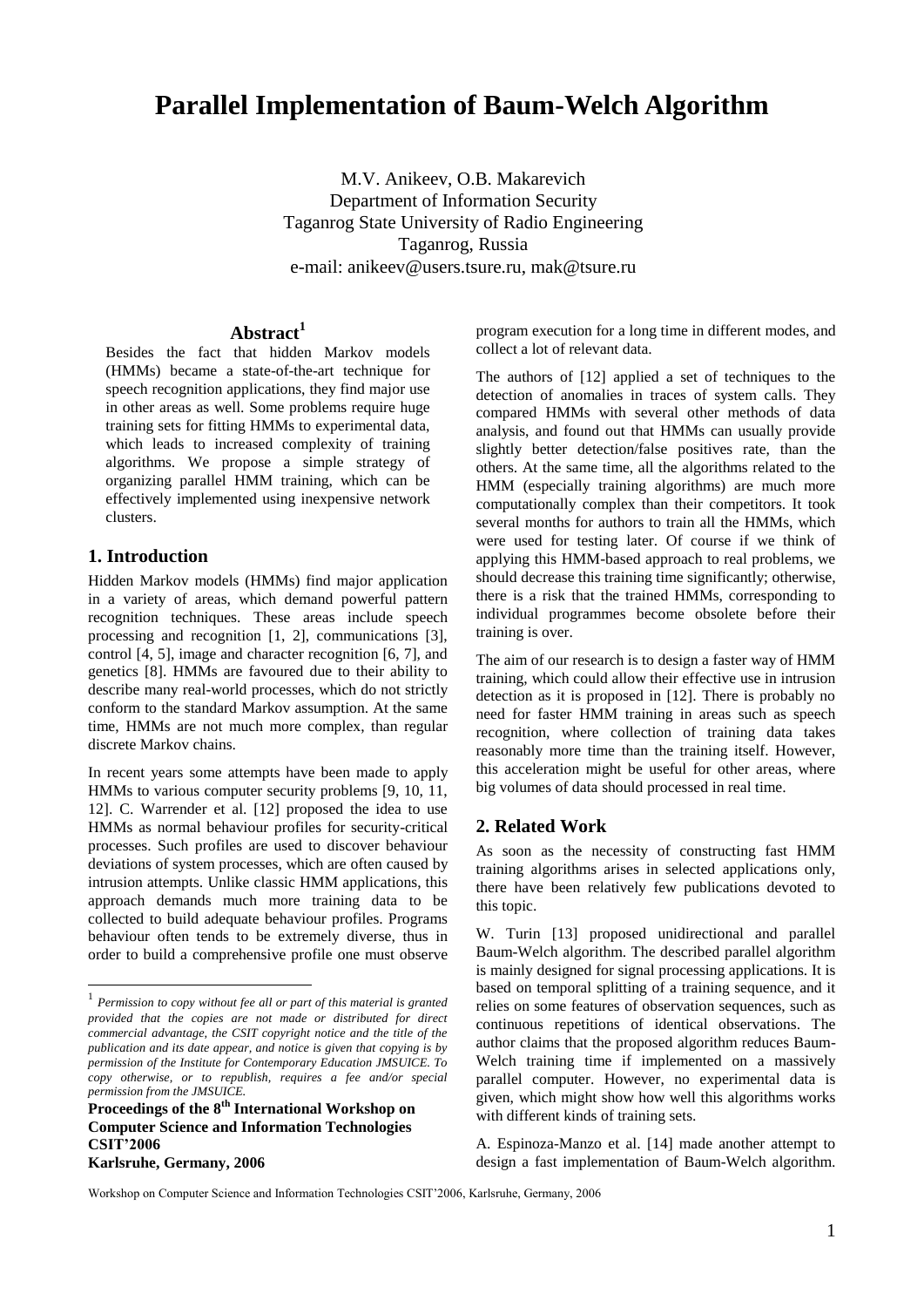They made use of the fact that each iteration of this algorithm can be split into three separate stages, and designed the respective hardware pipeline architecture. It was synthesized on 40MHz FPGA chip, which executed Baum-Welch algorithm slightly slower than a serial software solution running on 500MHz PC.

## **3. Hidden Markov Model**

## **3.1. Definition and notation**

The comprehensive HMM tutorial can be found in [1]; here we focus on the basic definitions and training algorithm only.

An HMM can be defined as a five-tuple  $\lambda = \{S, V, A, B, \}$  $\pi$ , where S is a set of N states; V is a set of M observable symbols; A is an NxN transition probability matrix, whose elements are defined as  $a_{ij} = P[q(t)=s_i | q(t-1)=s_j];$ B is an NxM observation probability matrix, whose elements are defined as  $b_{ik} = P[o(t) = v_k | q(t) = s_i]$ ; and  $\pi$ is an N-element initial state distribution vector, whose elements are defined as  $\pi_i = P[q(1)=s_i]$ .

There are three basic problems commonly associated with HMMs:

- *Evaluation* problem implies finding the probability of generating an observation sequence given an HMM, i.e.  $P(O|\lambda)$ . Two standard algorithms with equal computational complexity are known for solving this problem; they are called forward and backward algorithms.
- *Recognition* problem implies finding the most probable hidden state sequence given an observation sequence and an HMM. This sequence can be found with Viterbi algorithm.
- *• Training* problem aims to vary A, B and  $\pi$ elements of the given HMM in order to maximize conditional probability of generating a given observation sequence. Traditional search optimisation methods such as Newton-Raphson or conjugate gradients are not robust and difficult to adapt for using with HMM, especially when the latter have many hidden states. On the other hand, Baum-Welch algorithm is robust for tuning HMM parameters using either single or multiple observation sequences.

# **3.2. Sequential Baum-Welch Algorithm**

HMMs can be trained using either single or multiple observation sequences.

#### **Single Observation Sequences**

Suppose we have an observation sequence  $O = \{o_1, o_2, \ldots\}$  $o<sub>T</sub>$ } and an HMM  $λ=(A, B, π)$ . In this case the aim of

Parallel Implementation of Baum-Welch Algorithm

training procedure is adjusting the elements of  $\lambda$  to maximize  $P(O|λ)$ .

The first stage of Baum-Welch algorithm constitutes forward and backward algorithms, which are used for solving the evaluation problem described above. These algorithms compute forward variables  $\alpha$  and backward variables β respectively according to the following recurrent formulae:

$$
\alpha_1(i) = \pi_i b_i(o_1)
$$
 (1)

$$
\alpha_{t+1}(j) = \left[ \sum_{i=1}^{N} \alpha_{t}(i) a_{ij} \right] b_{j}(o_{t+1})
$$
\n(2)

$$
\beta_T(i) = 1\tag{3}
$$

$$
\beta_{t}(i) = \sum_{j=1}^{N} a_{ij} b_{j} (o_{t+1}) \beta_{t+1}(j)
$$
\n(4)

On the next stage other auxiliary matrices  $ξ$  and  $γ$  are computed in the following way:

$$
\xi_{t}(i, j) = \frac{\alpha_{t}(i)a_{ij}b_{j}(O_{t+1})\beta_{t+1}(j)}{\sum_{i=1}^{N} \sum_{j=1}^{N} \alpha_{t}(i)a_{ij}b_{j}(O_{t+1})\beta_{t+1}(j)}
$$
(5)

$$
\gamma_{t}(i) = \frac{\alpha_{t}(i)\beta_{t}(i)}{\sum_{j=1}^{N} \alpha_{t}(j)\beta_{t}(j)}.
$$
\n(6)

And finally it is possible to update all the HMM parameter values:

$$
\pi'_i = \gamma_1(i) \tag{7}
$$

$$
a'_{ij} = \frac{\sum_{t=1}^{T-1} \xi_t(i,j)}{\sum_{t=1}^{T-1} \gamma_t(i)}
$$
(8)

$$
b'_{j}(l) = \frac{\sum_{t=1}^{T-1} \gamma_{t}(j)}{\sum_{t=1}^{T-1} \gamma_{t}(j)}.
$$
\n(9)

According to [1], the resulting model  $\lambda = (A', B', \pi')$  is either equivalent to  $\lambda$ , or such that P(O| $\lambda$ ')>P(O| $\lambda$ ). Thus, if all the steps (1)-(9) are repeated until changes on a successive iteration are not significant, the resulting  $\lambda$ ' will correspond to the local maximum of P(O|λ) target function.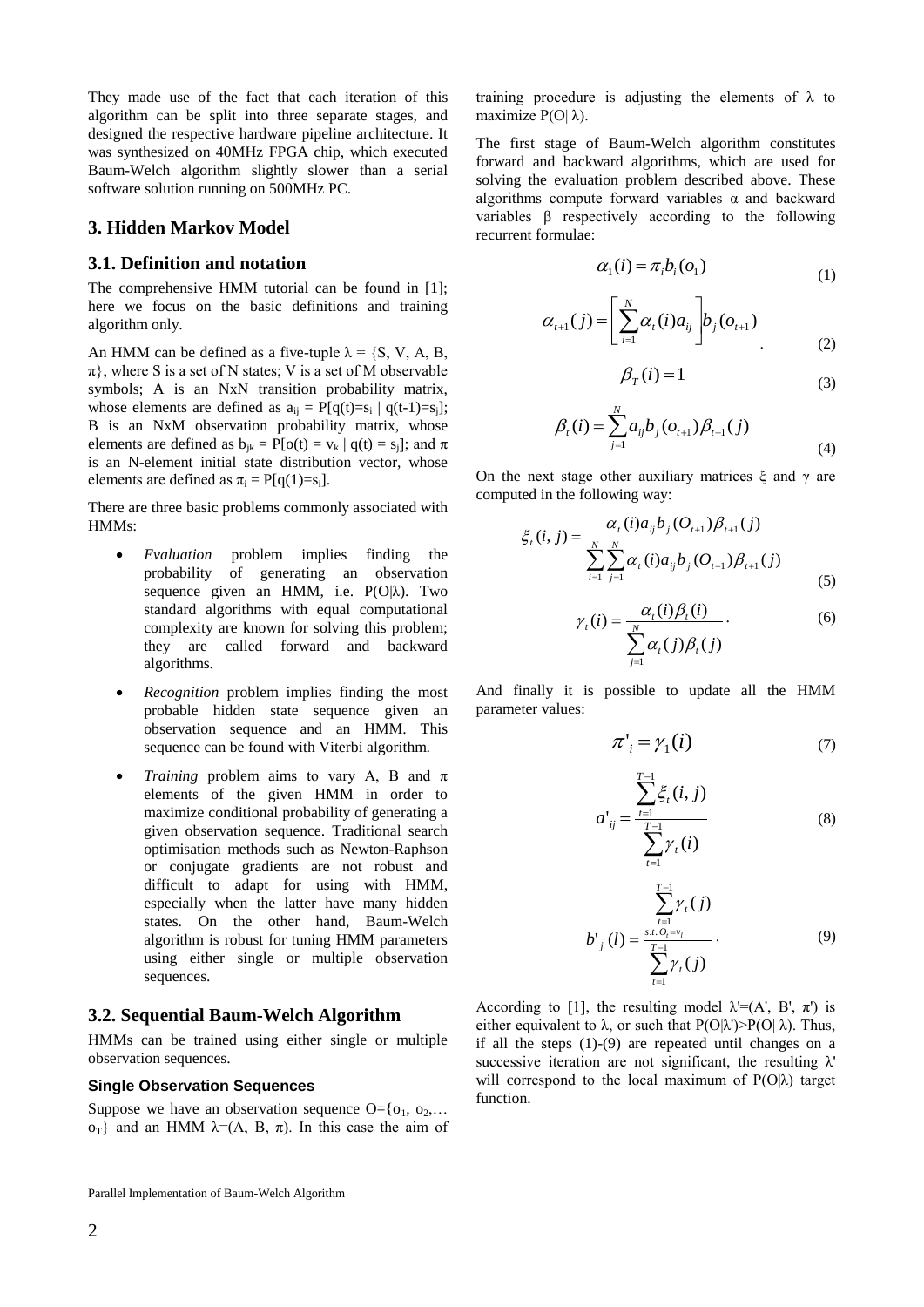#### **Multiple Observation Sequences**

Oftentimes, HMMs have to be trained to match a set of observation sequences entirely. In this case, a training set is defined as  $O=[O^{(1)}, O^{(2)}, \ldots O^{(K)}]$ , where each  $O^{(k)}$  is an observation sequence of an arbitrary length. The target function to be maximized is the product of all the separate probabilities  $P(O^{(k)}|\lambda)$ .

Expressions (1)-(6) remain the same for multiple observation training, however it should be taken into account that each  $\alpha^{(k)}$ ,  $\beta^{(k)}$ ,  $\xi^{(k)}$ , and  $\gamma^{(k)}$  variables correspond to the respective members of the training set, and should be computed individually for each  $O^{(k)}$ . HMM update procedures take the following form:

$$
\pi'_{i} = \frac{1}{K} \sum_{k=1}^{K} \gamma_{1}^{(k)}(i)
$$
 (10)

$$
a'_{ij} = \frac{\sum_{k=1}^{K} \sum_{t=1}^{T-1} \xi_t^{(k)}(i, j)}{\sum_{k=1}^{K} \sum_{t=1}^{T-1} \gamma_t^{(k)}(i)}
$$
(11)

$$
b'_{j}(l) = \frac{\sum_{k=1}^{K} \sum_{t=1}^{T-1} \gamma_{t}^{(k)}(j)}{\sum_{k=1}^{K} \sum_{t=1}^{T-1} \gamma_{t}^{(k)}(j)}
$$
(12)

Computation of intermediate values and successive HMM update procedures are enclosed in a loop, which ends whenever statistical difference between newly updated HMM is not notably different from the one obtained on the previous iteration.

# **4. Organization of Parallel Computations in Baum-Welch Algorithm**

The proposed parallel implementation of Baum-Welch algorithm is suitable for multiple-observation training only. It is based on the following prerequisites of effective parallelism:

- Each iteration of Baum-Welch algorithm for multiple observation sequences consists of complex computations of various intermediate values (1)-(6) followed by relatively simple update procedures (10)-(12).
- Calculation of each subset of intermediate values  $(\alpha^{(k)}, \beta^{(k)}, \xi^{(k)}, \text{ and } \gamma^{(k)})$  depends on current HMM parameters, and  $O^{(k)}$  observation sequence only.

These two facts lead to a straightforward data decomposition strategy. That is the entire training set O is split into subsets, and a separate process can do most of the required computations for each subset. Only then, all the computed values should be used to update current HMM parameters, and the training either proceeds to the next iteration or stops.

Suppose the training set is split into the following disjoin subsets:  $O = \Omega_1 \cup \Omega_2 \cup ... \cup \Omega_U$ . Denote the following intermediate parameters for an arbitrary subset  $\Omega_{\rm u}$ :

$$
numA_{ij}(u) = \sum_{\Omega_u} \sum_{t=1}^{T-1} \xi_t(i, j) \tag{13}
$$

$$
numB_{jl}(u) = \sum_{\Omega_u} \sum_{t=1}^{T-1} \gamma_t(j) \tag{14}
$$

$$
den_j(u) = \sum_{\Omega_u} \sum_{t=1}^T \gamma_t(j) \tag{15}
$$

These computations, as well as all the preceding computations according to (1)-(6) expressions, can be executed in context of a separate process, which takes training data from  $\Omega_{\rm u}$  subset only. Whenever each parallel process finishes calculation of all of its *numA*, *numB*, and *den* values, it is possible to update HMM parameters within a single sequential process, according to the following expressions:

$$
a'_{ij} = \frac{numA_{ij}(1) + numA_{ij}(2) + ... + numA_{ij}(U)}{den_j(1) + den_j(2) + ... + den_j(U)}
$$
(16)  

$$
b'_{j}(l) = \frac{numB_{jl}(1) + numB_{jl}(2) + ... + numB_{jl}(U)}{den_j(1) + den_j(2) + ... + den_j(U)}
$$
(17)

Update procedure for  $\pi$  vector values is obvious, and it can be done according to (10) with respect to parallel execution.

It is important to note that for big training sets containing long observation sequences (i.e. for those demanding much faster training implementation), the total complexity of parallel steps  $(1)-(6)$  and  $(13)-(15)$ significantly exceeds total complexity of sequential steps (10), (16), and (17). This means that the theoretical speedup limit stated by Amdahl's law is likely to be very high for many applied problems.

#### **5. Implementation and Results**

Unlike the approach presented in [13], which is mainly designed for massively parallel computers, the method described in this paper is more suitable for distributed cluster systems based on message-passing paradigm. The fact, that computations executed within individual parallel processes are mostly independent from each other, and data exchange between processes is relatively low, makes it possible to implement this algorithm on inexpensive

Workshop on Computer Science and Information Technologies CSIT'2006, Karlsruhe, Germany, 2006